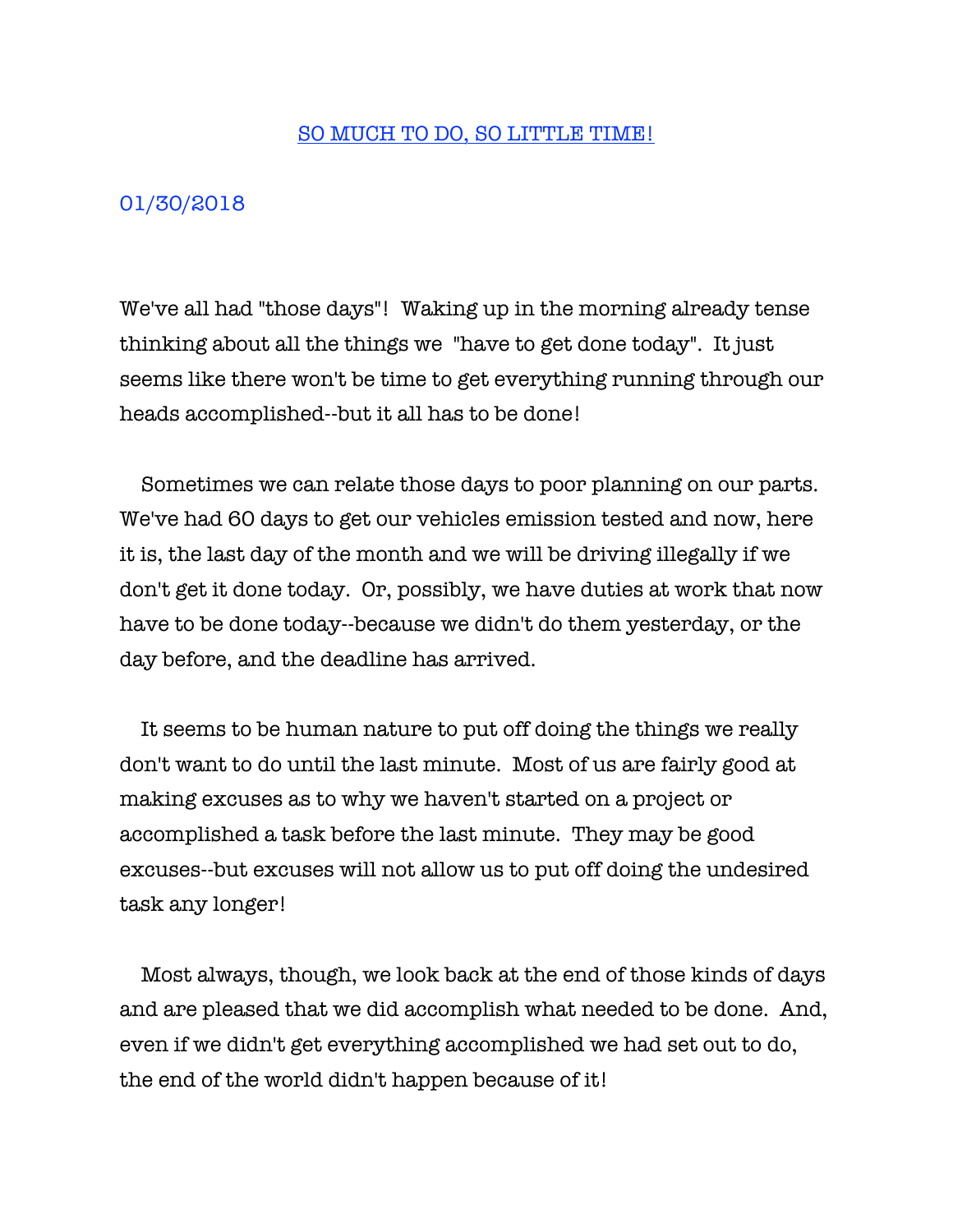What I hope is that no matter how busy we are, or make ourselves believe we are, that we can still take the three seconds to smile and say "hello" to someone as we go through our hectic days. Or maybe we're trying to cram in a quick trip to the grocery store, that we really don't feel we have the time to do, and an elderly person needs help with his/her purchases. Can't we take the extra 5 minutes to be the kind stranger that makes a difference in that person's day?

 Life, to me, is a continuous journey of service to others--no matter what I may be experiencing. God, or whatever you choose to call the "Creative, Loving Power Of The Universe", will see to it that we have the time to help others. No matter where we are employed, or how hectic we believe our lives are, if we are aware that our "real jobs" are helping others and believing in Divine Right Action and Outcomes we will be more than Ok! I believe, whole heartedly, that's why we are here on this plane! Everything else will take care of itself if we live our lives are a service to God and others.

 So, today, no matter what you may have on your plate, please take the time to be thankful for your life and take the time to be a ray of sunshine in someone else's life. You'll be better for it--and so will the world!

God bless--

All my best--